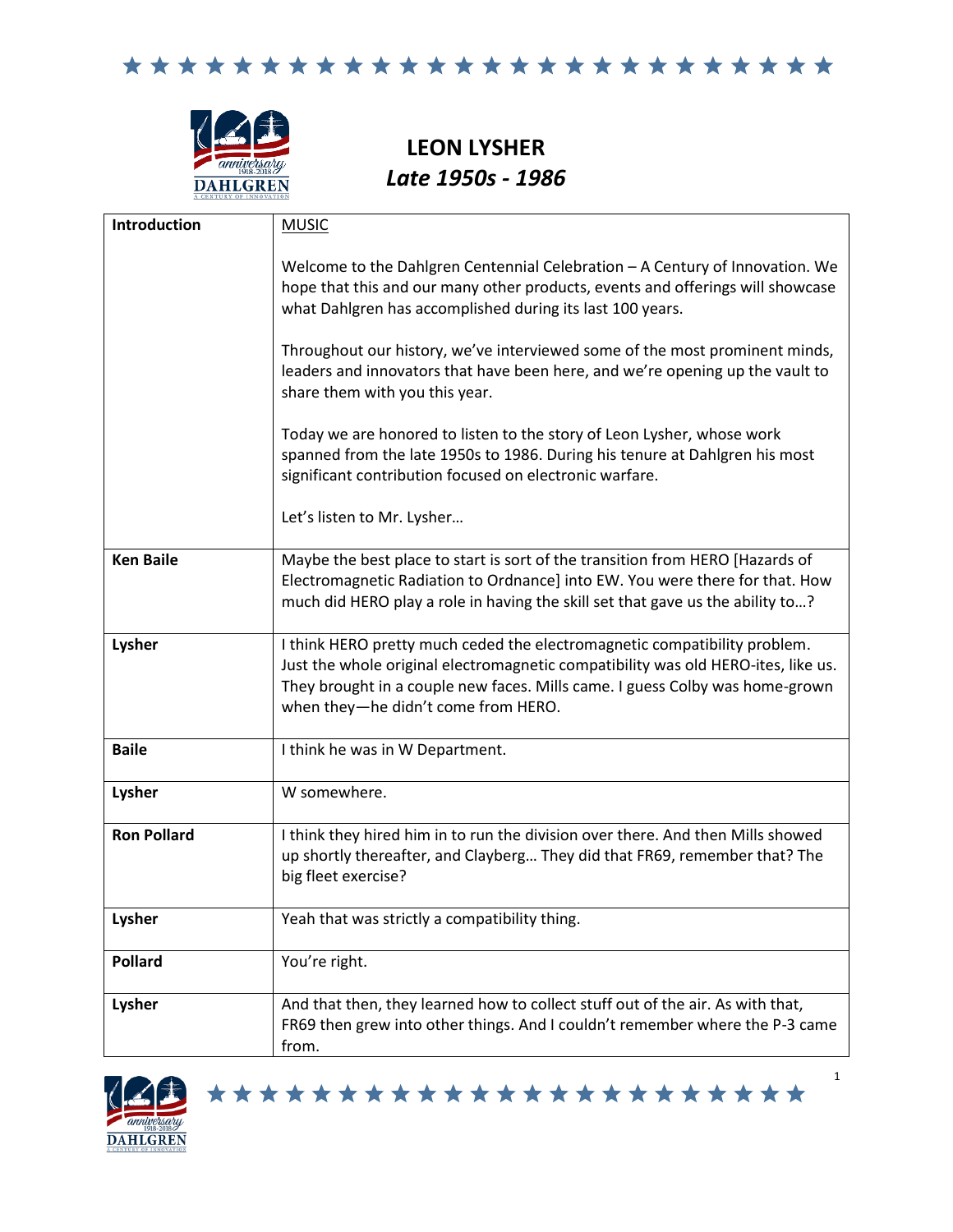| <b>Pollard</b> | We had the P-2 first.                                                                                                                                                                                                                                                  |
|----------------|------------------------------------------------------------------------------------------------------------------------------------------------------------------------------------------------------------------------------------------------------------------------|
| Lysher         | Was it the P-2 first?                                                                                                                                                                                                                                                  |
| <b>Pollard</b> | Yeah, black P-2. I don't really know. Mills was, I think, involved in getting that<br>program in. It may have come out of FR69 because they were having-                                                                                                               |
| Lysher         | Well see FR69 they did the airplane flying stuff, collecting data.                                                                                                                                                                                                     |
| <b>Baile</b>   | That was with the C130, wasn't it? No? They did it with a P-2?                                                                                                                                                                                                         |
| <b>Pollard</b> | And then they went to a P-3. But the branch we were in, you were sort of the<br>Branch Head. Clayberg may have been the Branch Head, and you were-                                                                                                                     |
| Lysher         | No, I think I was the Branch Head.                                                                                                                                                                                                                                     |
| <b>Pollard</b> | Who was the Division Head?                                                                                                                                                                                                                                             |
| Lysher         | Colby                                                                                                                                                                                                                                                                  |
| Lysher         | I used to go down and get my marching orders from Colby                                                                                                                                                                                                                |
| <b>Baile</b>   | This is when you were in [Building] 218 and then moved to the hangars?                                                                                                                                                                                                 |
| Lysher         | Yeah, that was in 218 when Colby was the Division Head                                                                                                                                                                                                                 |
| <b>Pollard</b> | When I was over there, we had the balloon. Remember it had the corner<br>reflector in it.                                                                                                                                                                              |
| <b>Pollard</b> | Got from Goodyear. Remember? They built it for us?                                                                                                                                                                                                                     |
|                | We built that-brass corner reflector array and then made cross section<br>measurements of the shipping container? Fred Brown was over there. And then<br>he took that design and got the RCA [Radio Corporation of America] -<br>Goodyear guys to go make the balloon. |
| Lysher         | And then somewhere along there, Mills came up with the circular phased array.                                                                                                                                                                                          |
| <b>Pollard</b> | That was the system that had all the white wires in it.                                                                                                                                                                                                                |
| <b>Baile</b>   | What could that do?                                                                                                                                                                                                                                                    |
| Lysher         | Nothing. What happened was it was a good idea. You could finally phase stuff,<br>and it was a receiver, and then they had-how did it go? It started out with, I                                                                                                        |

\*\*\*\*\*\*\*\*\*\*\*\*\*\*\*\*\*\*\*\*\*\*\*

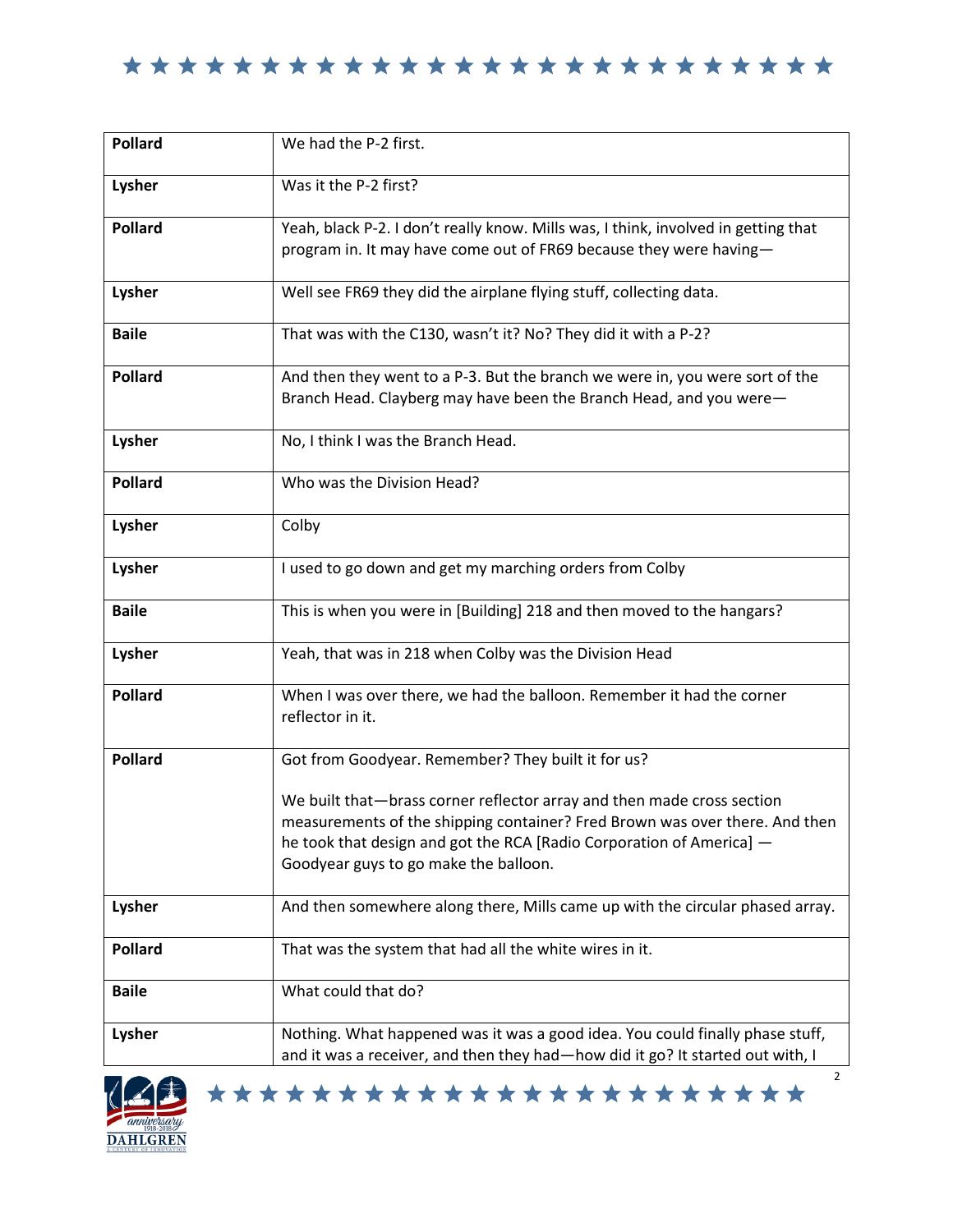|                | think, dipole antennas all the way around, and then they just sampled all the<br>way around. And you could get direction, and the signal, and collect a gazillion<br>signals a minute.<br>I don't know. I don't remember the name of it. But then, technically something<br>went wrong. I guess they were getting interference between the dipoles all the<br>way around, and it didn't work. So then they decided to use horns. And then<br>somehow the horns, they lost a lot of their gain. And then I remember whoever<br>the contractor was, we had a big flap over it because they were talking about<br>how much gain it had. And they'd measure pattern, take the peak over the<br>average. I forget all that technical stuff. But instead of-they weren't measuring<br>the gain, they were touting gain but they were really measuring directivity,<br>because they had all kinds of losses or something. I remember that vividly<br>because one day the president of whoever the company was making it called<br>me up with all his panties in a twist because I was going around telling people<br>that it really didn't have 20 db of gain. It only had 2DB or something. Then I<br>started explaining I could do it, then I started explaining how you measure<br>directivity, and how you measure gain, but anyway, he finally gave up on me<br>and hung up. I remember that part. That was one of Mills' pet projects. |
|----------------|---------------------------------------------------------------------------------------------------------------------------------------------------------------------------------------------------------------------------------------------------------------------------------------------------------------------------------------------------------------------------------------------------------------------------------------------------------------------------------------------------------------------------------------------------------------------------------------------------------------------------------------------------------------------------------------------------------------------------------------------------------------------------------------------------------------------------------------------------------------------------------------------------------------------------------------------------------------------------------------------------------------------------------------------------------------------------------------------------------------------------------------------------------------------------------------------------------------------------------------------------------------------------------------------------------------------------------------------------------------------------------------------------------------------------------------|
| <b>Pollard</b> | I was looking at your bio, and it says you worked in a lot of EW programs. Your<br>job in F20 was to work on special EW programs. This must have been one of<br>those special programs.                                                                                                                                                                                                                                                                                                                                                                                                                                                                                                                                                                                                                                                                                                                                                                                                                                                                                                                                                                                                                                                                                                                                                                                                                                               |
| Lysher         | That was probably one of the special programs. And then when I was in F20, I<br>sent John McQuiddy-I don't think he's ever forgiven me on this wild goose<br>chase thing. Somebody was going to shoot the STYX [SSN-2], and Chuck<br>Bernard's buddy-what was his name?<br>Shriner. Shriner was convinced that you could measure the signal from it. So he<br>set up this whole elaborate-I don't know where he worked-a big program to<br>go out and measure that. And so then we needed to send an observer along,<br>and I sent John McQuiddy. I think it ended up a pretty big fiasco when they<br>didn't measure anything.                                                                                                                                                                                                                                                                                                                                                                                                                                                                                                                                                                                                                                                                                                                                                                                                       |
| <b>Pollard</b> | You and I went to Hawaii one time. I can't remember what that was all about. I<br>remember they were going to send me, and they didn't trust me because I was<br>a GS-123 or something like that, so they sent you to keep an eye on me.                                                                                                                                                                                                                                                                                                                                                                                                                                                                                                                                                                                                                                                                                                                                                                                                                                                                                                                                                                                                                                                                                                                                                                                              |
| Lysher         | Yeah, what was that about?                                                                                                                                                                                                                                                                                                                                                                                                                                                                                                                                                                                                                                                                                                                                                                                                                                                                                                                                                                                                                                                                                                                                                                                                                                                                                                                                                                                                            |
| <b>Pollard</b> | I can't remember.                                                                                                                                                                                                                                                                                                                                                                                                                                                                                                                                                                                                                                                                                                                                                                                                                                                                                                                                                                                                                                                                                                                                                                                                                                                                                                                                                                                                                     |
| Lysher         | We were selling something.                                                                                                                                                                                                                                                                                                                                                                                                                                                                                                                                                                                                                                                                                                                                                                                                                                                                                                                                                                                                                                                                                                                                                                                                                                                                                                                                                                                                            |



\*\*\*\*\*\*\*\*\*\*\*\*\*\*\*\*\*\*\*\*\*\*\*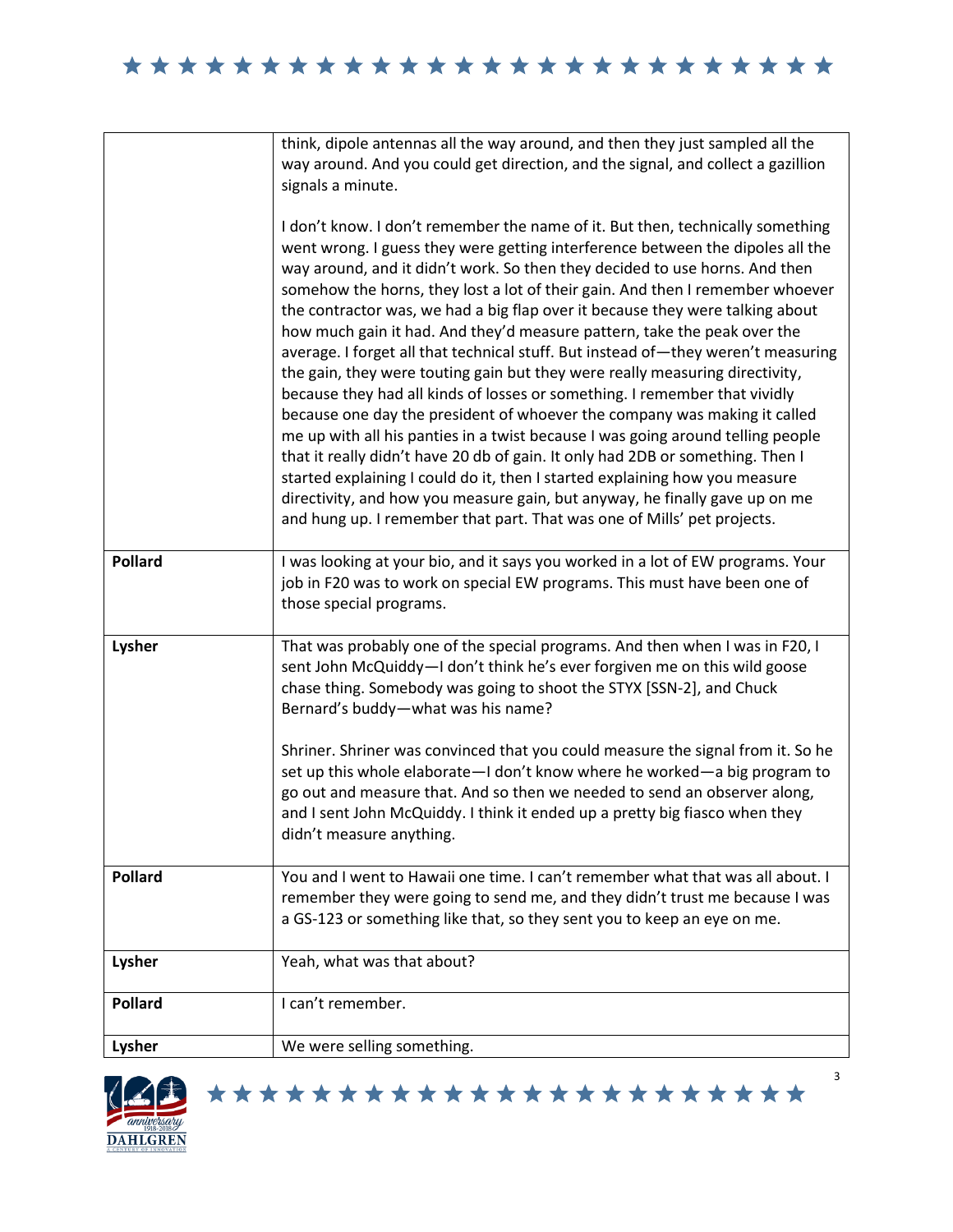| <b>Pollard</b> | I remember we got out there and nothing happened because we were talking<br>about something else.                                                                                                                                                                                                                                                                                                                                                                                                                          |
|----------------|----------------------------------------------------------------------------------------------------------------------------------------------------------------------------------------------------------------------------------------------------------------------------------------------------------------------------------------------------------------------------------------------------------------------------------------------------------------------------------------------------------------------------|
| Lysher         | Well the most exciting thing that happened there, we went to this big meeting,<br>and all kinds of stars there, and Admiral Lake was our keeper, he was probably<br>about a two star then. The meeting starts up, there was a three star in there,<br>and the three stars says, "Oh Julian, I have some things to do. You take notes,<br>and let me know what happens." And he got up and left. And I'm sitting there<br>thinking no matter how big a wheel you are, you still got to take notes for some<br>bigger wheel. |
| <b>Pollard</b> | We were briefing CINCPACFLT [Commander-in-Chief, U.S. Pacific Fleet] is what<br>he was briefing about.                                                                                                                                                                                                                                                                                                                                                                                                                     |
| Lysher         | It was some kind of deal-it'll come back in a second. I think it had something to<br>do with looking at a lot of stuff at one time, rather than just individual systems.                                                                                                                                                                                                                                                                                                                                                   |
| <b>Pollard</b> | What I remember was he came down to the hangar, we were all briefing him,<br>and I was one guy of a hundred guys with a few slides to talk to him.                                                                                                                                                                                                                                                                                                                                                                         |
| Lysher         | Julian Lake?                                                                                                                                                                                                                                                                                                                                                                                                                                                                                                               |
| <b>Pollard</b> | Julian Lake. And then when I finished, he says, "You're going to Hawaii with me<br>to explain this," or something like that. For the life of me I can't remember what<br>we were going to Hawaii for.                                                                                                                                                                                                                                                                                                                      |
| Lysher         | Yeah, it was some kind of scheme we were peddling to make measurements on<br>a ship. All the signals coming off a ship, measuring them all-it was some kind<br>of-put the arms around something big. I'm not quite sure what.                                                                                                                                                                                                                                                                                              |
| Lysher         | As you talk about these things, they kind of start to filter back in a little bit.                                                                                                                                                                                                                                                                                                                                                                                                                                         |
| <b>Pollard</b> | Do you remember much about what Bill Lewis was doing with the huts, OICS<br>[Operational Intelligence Collection System] vans, and all those sorts of things?                                                                                                                                                                                                                                                                                                                                                              |
| Lysher         | Well they were intercept receivers in there, and they take them and set them<br>on a ship, and intercept signals. And I guess-did we do the Pueblo one?                                                                                                                                                                                                                                                                                                                                                                    |
| <b>Pollard</b> | They did three ships. The following one-the DERs, the destroyer escort ships.                                                                                                                                                                                                                                                                                                                                                                                                                                              |
| Lysher         | With the shacks on them.                                                                                                                                                                                                                                                                                                                                                                                                                                                                                                   |
| <b>Pollard</b> | I think those following ones they were building them inside the ship.                                                                                                                                                                                                                                                                                                                                                                                                                                                      |

\*\*\*\*\*\*\*\*\*\*\*\*\*\*\*\*\*\*\*\*\*\*\*

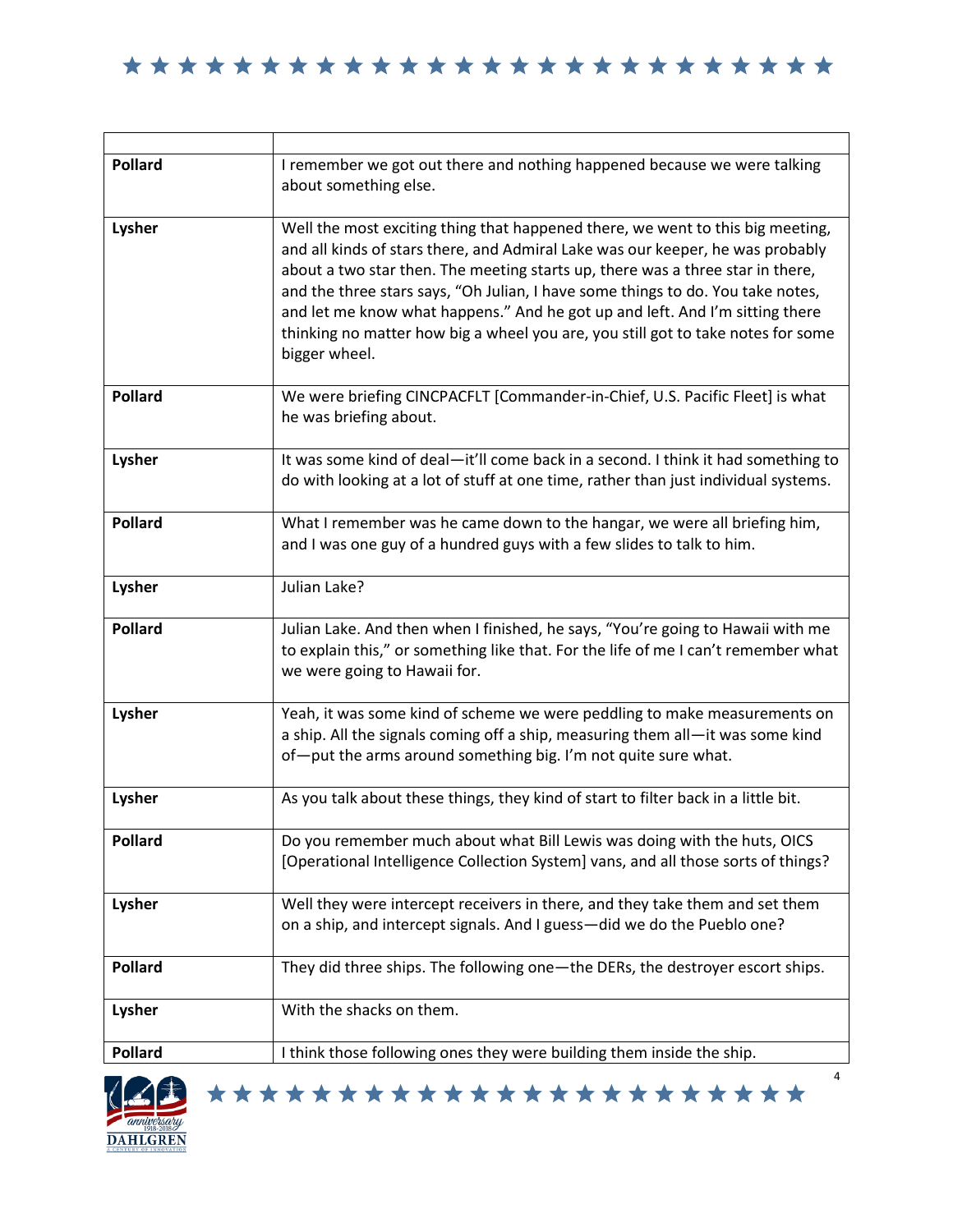| Lysher         | Yeah, but when the Pueblos got captured by the North Koreans, was that our<br>hut?                                                                                                                                                                                                                                                                                                               |
|----------------|--------------------------------------------------------------------------------------------------------------------------------------------------------------------------------------------------------------------------------------------------------------------------------------------------------------------------------------------------------------------------------------------------|
| <b>Pollard</b> | I don't think so?                                                                                                                                                                                                                                                                                                                                                                                |
| Lysher         | I remember we got kind of wrapped around that axle a little bit, but I don't<br>think it was our hut.                                                                                                                                                                                                                                                                                            |
| <b>Pollard</b> | Yeah, I think the - our huts went on FRAM [Fleet Rehabilitation and<br>Modernization] destroyers. It had the hangar on the back, you know, on the<br>hangar deck there, it just sat down on the ship. Pueblo was like an AGI [Auxiliary<br>General Intelligence (NATO) Intelligence Collectors], it was unarmed.<br>Intelligence collection ship.                                                |
| Lysher         | I guess those huts thoughThey just had—what was the receivers, broadband<br>receivers?                                                                                                                                                                                                                                                                                                           |
| <b>Pollard</b> | Hewlett-Packard spectrum analyzers. We loved those.                                                                                                                                                                                                                                                                                                                                              |
| Lysher         | I think it's just commercial gear put on a hut. And then there was the ice cream<br>truck.                                                                                                                                                                                                                                                                                                       |
| <b>Baile</b>   | Radome sides on it?                                                                                                                                                                                                                                                                                                                                                                              |
| <b>Pollard</b> | That one was an idea to There was a Russian ship that was coming into port in<br>Canada, and Mills had the idea we'd put together an ice cream truck with<br>radome on the side, all the listening devices, and park it on the pier, sell a few<br>ice cream bars, and get intelligence from the Soviet ship as it came in and out of<br>the water. I don't think it ever went anywhere, did it? |
| Lysher         | I don't remember.                                                                                                                                                                                                                                                                                                                                                                                |
| <b>Pollard</b> | I don't know whether it ever got deployed or not.                                                                                                                                                                                                                                                                                                                                                |
| Lysher         | I don't remember it ever going to Canada.                                                                                                                                                                                                                                                                                                                                                        |
| <b>Pollard</b> | Well that was where we were going to use it.                                                                                                                                                                                                                                                                                                                                                     |
| Lysher         | But I know it went somewhere, I think.                                                                                                                                                                                                                                                                                                                                                           |
| <b>Pollard</b> | Could be. I don't know.                                                                                                                                                                                                                                                                                                                                                                          |
| <b>Baile</b>   | I know it got - I don't know whether it was a Russian ship there or not or if it                                                                                                                                                                                                                                                                                                                 |
|                | 5                                                                                                                                                                                                                                                                                                                                                                                                |

\*\*\*\*\*\*\*\*\*\*\*\*\*\*\*\*\*\*\*\*\*\*\*

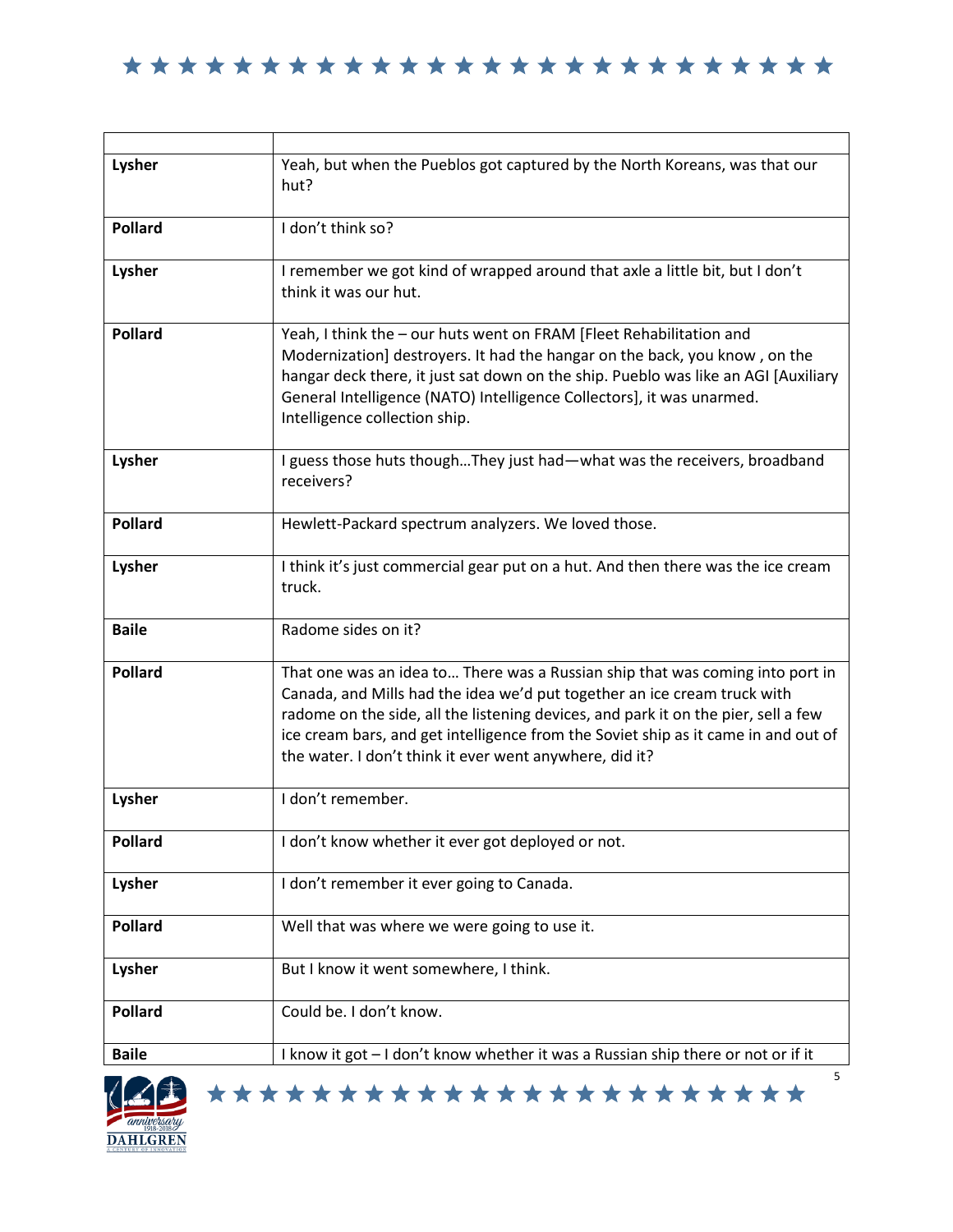|                | was just for a test. I was on the test that took them to Norfolk.                                                                                                                                                                                                                                                                                                |
|----------------|------------------------------------------------------------------------------------------------------------------------------------------------------------------------------------------------------------------------------------------------------------------------------------------------------------------------------------------------------------------|
| <b>Pollard</b> | Maybe it came into Norfolk right after Canada. I'm really not sure.                                                                                                                                                                                                                                                                                              |
| <b>Baile</b>   | Parked right outside the ship in the parking lot. Mike Owens I think went over<br>on that.<br>Mike Owens. What else do you remember Leon?                                                                                                                                                                                                                        |
| Lysher         | The things I don't remember. I don't remember how we got into the SLQ-32?<br>Somehow we eased into that.                                                                                                                                                                                                                                                         |
|                |                                                                                                                                                                                                                                                                                                                                                                  |
| <b>Pollard</b> | We put that proposal in to actually build the thing, if I remember correctly.                                                                                                                                                                                                                                                                                    |
| <b>Baile</b>   | Oh yes, we did. That's when Paul Malcolm was division head                                                                                                                                                                                                                                                                                                       |
| <b>Pollard</b> | PM20, or whatever the program office up there, rejected our proposal and said<br>if we would do it with a contractor they would put it in the pot for review. And<br>then of course we refused that. And after that we got-I'm not sure-if I<br>remember they had the SLQ-32 and SLQ-31, Raytheon and Hughes built a buy-<br>two and fly them off the other end. |
| Lysher         | Well we must've been doing something like that before. We didn't just slip into<br>the SLQs.                                                                                                                                                                                                                                                                     |
| <b>Pollard</b> | Well I remember the proposal we put out was more of a surveillance than an<br>anti-ship missile thing. Close-in self-defense gadget, more of a surveillance kind<br>of a system, like we put on the huts, long range surveillance, rather than self-<br>defense. I think that's what our proposal was mostly about.                                              |
| Lysher         | Well the Hawaii thing-that had to do with our own signals, didn't it?                                                                                                                                                                                                                                                                                            |
| <b>Pollard</b> | I don't know. [I] remember Ken and I were doing measurements on ships,<br>remember that RINT [Radiation Intelligence] stuff? The RINT unintended<br>emissions, Black Crow, and I don't know if it had anything to do with that or not.                                                                                                                           |
| Lysher         | Yeah I think it was for our emissions rather than somebody else's I think.                                                                                                                                                                                                                                                                                       |
|                | And then we used to go to the ATOG [Advanced Technical Operations Group]<br>meetings.                                                                                                                                                                                                                                                                            |
| <b>Pollard</b> | Yeah you were the ATOG EW guy.                                                                                                                                                                                                                                                                                                                                   |

\*\*\*\*\*\*\*\*\*\*\*\*\*\*\*\*\*\*\*\*\*\*\*

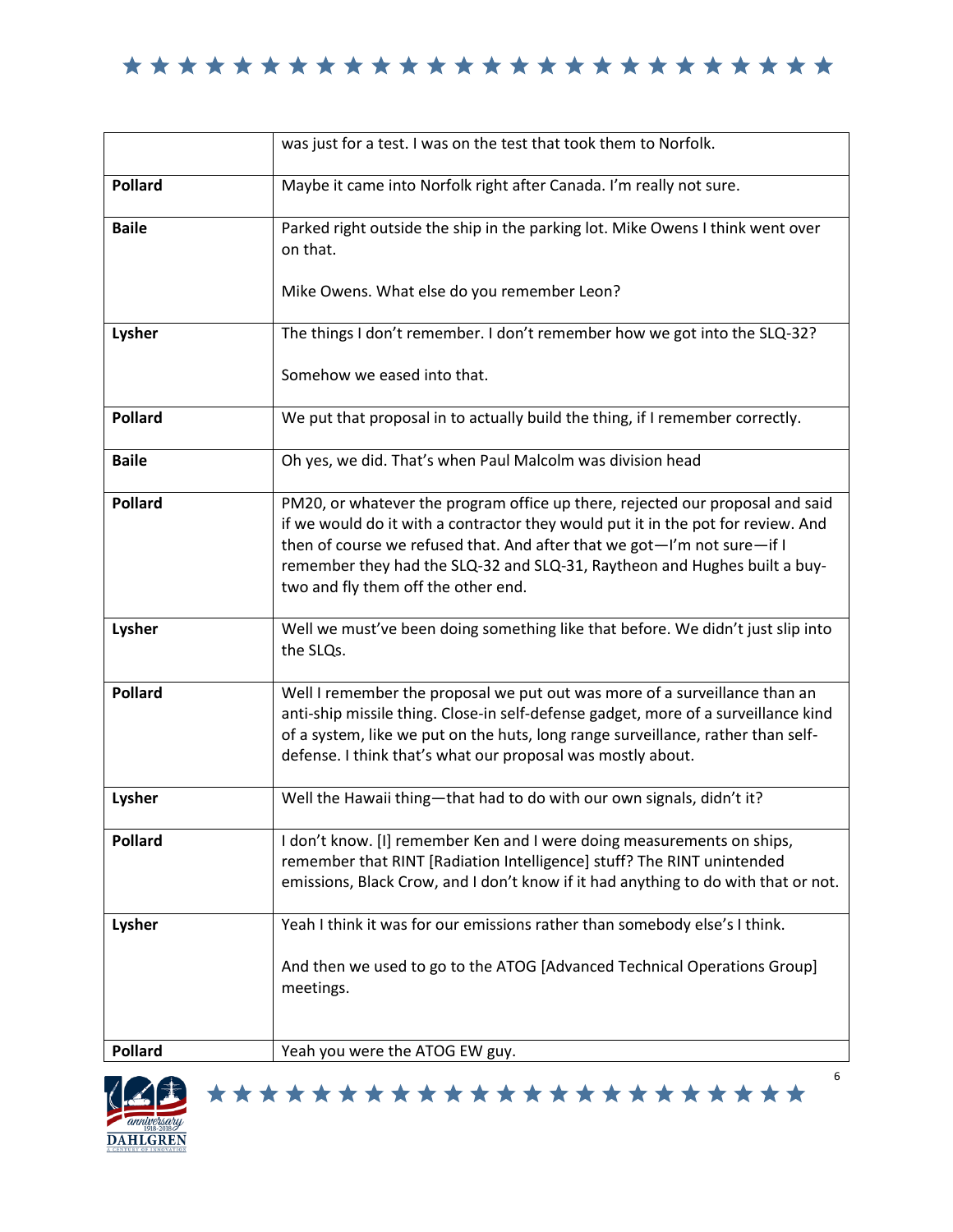| Lysher         | I was trying to remember what we talked about then.                                                                                                                                                                                                                                                                                                                                                                                                                                                                                                                                                                  |
|----------------|----------------------------------------------------------------------------------------------------------------------------------------------------------------------------------------------------------------------------------------------------------------------------------------------------------------------------------------------------------------------------------------------------------------------------------------------------------------------------------------------------------------------------------------------------------------------------------------------------------------------|
| <b>Pollard</b> | Do you remember at one time-Mills and all those guys took a C130, and Shrike<br>[anti-radiation missile, ARM] was having a problem back then with the SA-2<br>missile. The missile was coming in. It was an ARM missile homing in on the radar<br>and it would get some kind of interference signal and go off into the jungle. And<br>they took a C130 and bolted, on the flap that comes down, bolted a shrike<br>seeker on the bottom, took it over and flew it around the Gulf of Tonkin, made<br>EMI [electromagnetic interference] measurements, if you will, see what the<br>interference was. Remember that? |
| Lysher         | But then they went over with the P-3, didn't they?                                                                                                                                                                                                                                                                                                                                                                                                                                                                                                                                                                   |
| <b>Pollard</b> | Could be?                                                                                                                                                                                                                                                                                                                                                                                                                                                                                                                                                                                                            |
| Lysher         | They made a lot of measurements with that.                                                                                                                                                                                                                                                                                                                                                                                                                                                                                                                                                                           |
| <b>Pollard</b> | Could be it was about the same time. Mills used to have a picture in his office. It<br>was a photograph of the back of a Hewlett-Packard. Spectrum analyzer had two<br>signals over-laced. It was a signal from the SA-2 radar. He would always point to<br>that, I remember, and say, "There's the problem. We found it!" When they'd<br>figured out what the problem was, they'd ask China Lake, and they fixed the<br>missile after that.                                                                                                                                                                         |
| Lysher         | Well, I forgot that time who went on the P-3 to Vietnam. I know Lee Clayberg<br>went.                                                                                                                                                                                                                                                                                                                                                                                                                                                                                                                                |
| <b>Baile</b>   | Let's see, who was the guy that because-in the hangar the offices were on the<br>one side of the aisle and some of the labs on the other side                                                                                                                                                                                                                                                                                                                                                                                                                                                                        |
| Lysher         | Which hangar? Hangar 1 or 2?                                                                                                                                                                                                                                                                                                                                                                                                                                                                                                                                                                                         |
| <b>Baile</b>   | Hangar 1 in the upper deck, a bunch of labs. What was the purpose of that<br>big acoustic array that somebody had there. Do you remember that? Was<br>that Bill Masi? Because it was in the early days when I just reported<br>onboard. That was a weird looking thing, and I wondered, "What in the<br>world are they doing with that?"                                                                                                                                                                                                                                                                             |
| Lysher         | Was that Charlie Hankle and company over there then? Didn't Charlie go<br>over there with the compatibility group?                                                                                                                                                                                                                                                                                                                                                                                                                                                                                                   |
| <b>Baile</b>   | I don't know<br>7                                                                                                                                                                                                                                                                                                                                                                                                                                                                                                                                                                                                    |



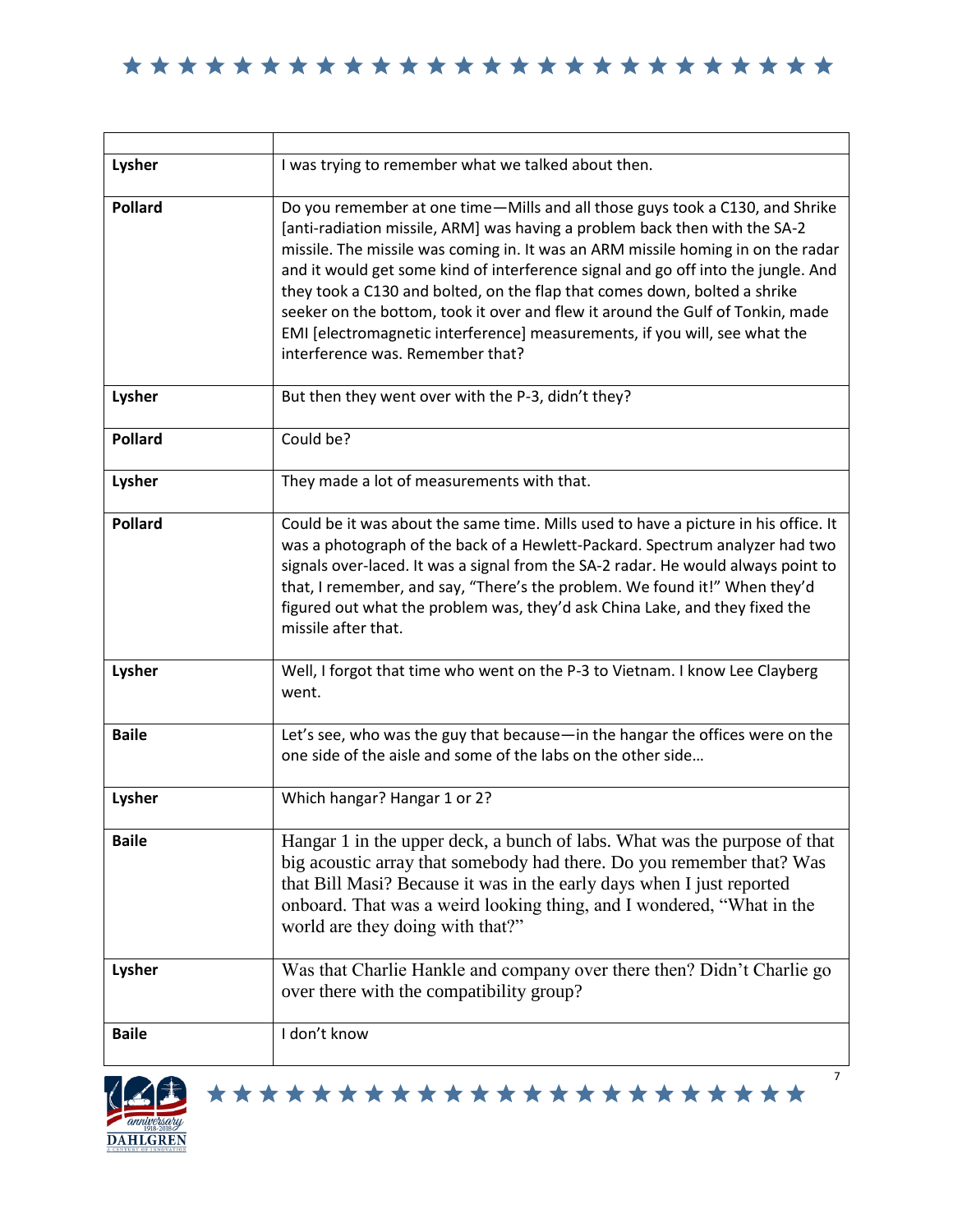| Lysher         | Charlie was over there. Johnn Creech was over there, wasn't he?                                                                                                                                                                                                                                                                                                                                                                                                                                                                                                                                                                                                                                     |
|----------------|-----------------------------------------------------------------------------------------------------------------------------------------------------------------------------------------------------------------------------------------------------------------------------------------------------------------------------------------------------------------------------------------------------------------------------------------------------------------------------------------------------------------------------------------------------------------------------------------------------------------------------------------------------------------------------------------------------|
| <b>Pollard</b> | Bob Moran.                                                                                                                                                                                                                                                                                                                                                                                                                                                                                                                                                                                                                                                                                          |
| Lysher         | Bob Moran, yeah.                                                                                                                                                                                                                                                                                                                                                                                                                                                                                                                                                                                                                                                                                    |
| <b>Pollard</b> | How about in that timeframe, the Semi work? Remember, Bob [Hudson] was<br>always sort of working both sides, protecting your stuff but also trying to turn<br>around on the Soviets.                                                                                                                                                                                                                                                                                                                                                                                                                                                                                                                |
| <b>Baile</b>   | That was Bob Hudson's work                                                                                                                                                                                                                                                                                                                                                                                                                                                                                                                                                                                                                                                                          |
| <b>Pollard</b> | I remember he and Frank Rose were going around. They sold the SEW [Special<br>Effects Warhead] program, a special effect warhead. Bob had the slides with<br>skies falling, and Frank had the suitcase with the electromagnetic bomb in it.                                                                                                                                                                                                                                                                                                                                                                                                                                                         |
| Lysher         | Yeah, that's another area that we got caught up in. The thing got classified<br>beyond all belief. Then we got caught up in that rescue mission. I guess all that<br>stuff probably is still classified.                                                                                                                                                                                                                                                                                                                                                                                                                                                                                            |
| <b>Baile</b>   | I don't think so. I think parts of it is, but there's been a book written about that,<br>some of that stuff that went on.                                                                                                                                                                                                                                                                                                                                                                                                                                                                                                                                                                           |
| <b>Pollard</b> | What was the rescue?                                                                                                                                                                                                                                                                                                                                                                                                                                                                                                                                                                                                                                                                                |
| <b>Baile</b>   | Rescuing the hostages.                                                                                                                                                                                                                                                                                                                                                                                                                                                                                                                                                                                                                                                                              |
| Lysher         | Hostages in Iran.                                                                                                                                                                                                                                                                                                                                                                                                                                                                                                                                                                                                                                                                                   |
| <b>Pollard</b> | Oh okay, the ill-fated rescue?                                                                                                                                                                                                                                                                                                                                                                                                                                                                                                                                                                                                                                                                      |
| Lysher         | Yeah.                                                                                                                                                                                                                                                                                                                                                                                                                                                                                                                                                                                                                                                                                               |
| <b>Pollard</b> | Carter?                                                                                                                                                                                                                                                                                                                                                                                                                                                                                                                                                                                                                                                                                             |
| Lysher         | Yeah. Well that was when I was over in HERO that we were doing that work,<br>Bob Hudson was, that crowd. Because that was the time that we didn't have<br>any money. Every day we got new tasks and no money. And this went on-<br>finally we were big time in the tank, with no money, no authorization, and it<br>came down with some other thing to do. And I told Bob Hudson, "You go back<br>up and tell them that unless I get a direct order from the commanding officer at<br>Dahlgren here to do this without money, it ain't getting done." Next morning,<br>about 6:30 in the morning, my phone rang. It was the Captain, "Do it." I think<br>among my memorabilia I still got a letter. |



\*\*\*\*\*\*\*\*\*\*\*\*\*\*\*\*\*\*\*\*\*\*\*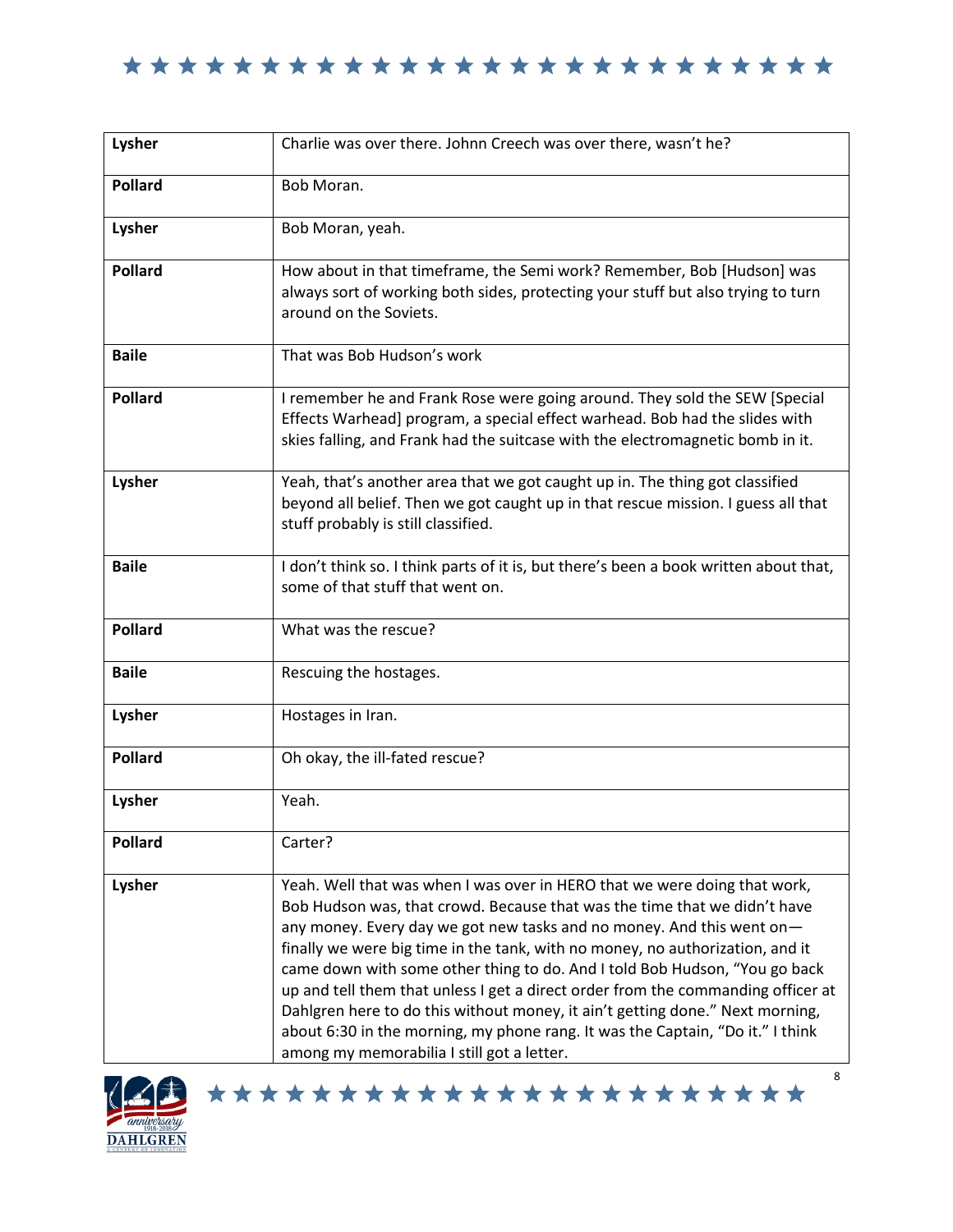| <b>Pollard</b> | Did that program have a name or anything?                                                                                                                                                                                                                                                                     |
|----------------|---------------------------------------------------------------------------------------------------------------------------------------------------------------------------------------------------------------------------------------------------------------------------------------------------------------|
| Lysher         | "Doing work without money" or something [laughs]. I don't remember. And<br>they were running tests there at Dahlgren, and they had that C130, and they<br>were making sharp turns, and they came out over Jimmy Nash's farm and<br>busted the fuel tank and sprayed jet fuel all over Jimmy Nash's farm.      |
| <b>Pollard</b> | I remember the guys flying that plane were crazy                                                                                                                                                                                                                                                              |
| <b>Baile</b>   | Well they were going to land that thing in a football field; I think that was the<br>plan. They were going to pull the hostages out.                                                                                                                                                                          |
| <b>Pollard</b> | Well I remember somebody was sort of chastised for-"You're going to get hurt<br>landing like the way you're landing." He says, "You think that's bad, you ought<br>to try landing at night in China on a quarter mile strip!"                                                                                 |
| Lysher         | Well it was something like we had one of the helicopters come in for HERO, and<br>the guy flew it into the hangar, and somebody over at the hangar pitched a fit.<br>That guy said, "You know where I just came from? That was a piece of cake!"<br>Yeah all that crap was forty-something years ago already. |
| <b>Pollard</b> | I know it's hard to think about it.                                                                                                                                                                                                                                                                           |
| Lysher         | Could think about who else was around at that time too. John Smith's gone,<br>Chuck Ranck's gone.                                                                                                                                                                                                             |
| <b>Pollard</b> | What about Gene Gallaher, was he in that?                                                                                                                                                                                                                                                                     |
| Lysher         | I don't think so.                                                                                                                                                                                                                                                                                             |
| <b>Pollard</b> | [Ray] Polcha and [Reggie] Grey and Bob [Hudson] were over there with you.                                                                                                                                                                                                                                     |
| Lysher         | Yeah Gene got into this too when Bob's things was starting to get bigger, but<br>Pete Hogue<br>Ron Sapone, he's gone.                                                                                                                                                                                         |
| <b>Baile</b>   | McQuiddy's still around.                                                                                                                                                                                                                                                                                      |
| Lysher         | Yeah, McQuiddy's probably, since he's been in the business all this time, he'd<br>probably have a little more recollection. But there aren't that many anymore.                                                                                                                                               |





┚ 9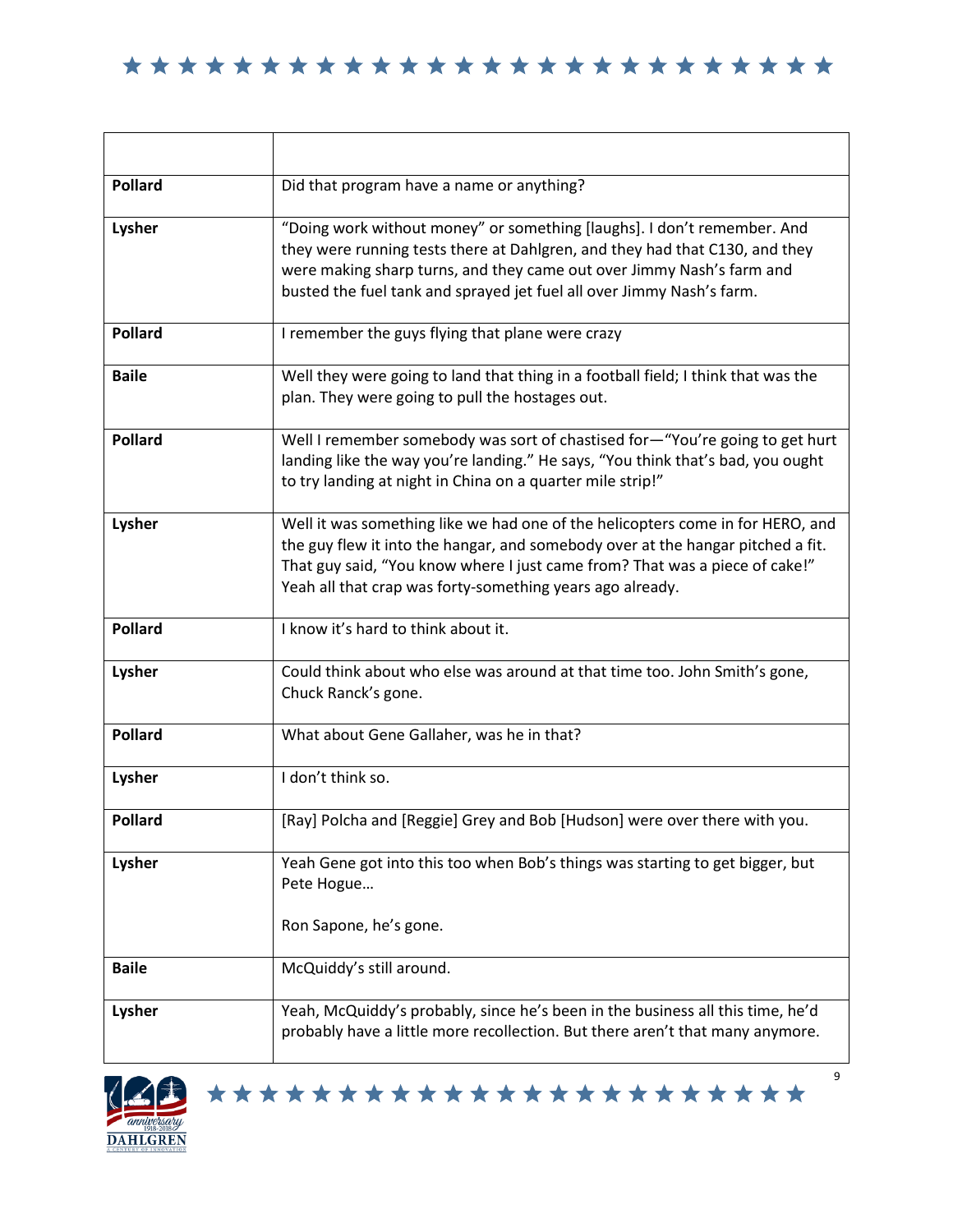

| <b>Baile</b>   | Dave Lemon. We were going to try and see if anybody knew about Dave.                                                                                                                                                                                                                                                                                                                                                                                                                                                                                                                                                                                                                                                                                                                                                                                                                                                                                                                                                                                                                                          |
|----------------|---------------------------------------------------------------------------------------------------------------------------------------------------------------------------------------------------------------------------------------------------------------------------------------------------------------------------------------------------------------------------------------------------------------------------------------------------------------------------------------------------------------------------------------------------------------------------------------------------------------------------------------------------------------------------------------------------------------------------------------------------------------------------------------------------------------------------------------------------------------------------------------------------------------------------------------------------------------------------------------------------------------------------------------------------------------------------------------------------------------|
|                | Do you remember Dave Lemon?                                                                                                                                                                                                                                                                                                                                                                                                                                                                                                                                                                                                                                                                                                                                                                                                                                                                                                                                                                                                                                                                                   |
| Lysher         | Yeah                                                                                                                                                                                                                                                                                                                                                                                                                                                                                                                                                                                                                                                                                                                                                                                                                                                                                                                                                                                                                                                                                                          |
| <b>Baile</b>   | He did a lot of effort.                                                                                                                                                                                                                                                                                                                                                                                                                                                                                                                                                                                                                                                                                                                                                                                                                                                                                                                                                                                                                                                                                       |
| Lysher         | Yeah                                                                                                                                                                                                                                                                                                                                                                                                                                                                                                                                                                                                                                                                                                                                                                                                                                                                                                                                                                                                                                                                                                          |
| <b>Baile</b>   | Last time anybody knows about him, he was in Hawaii.                                                                                                                                                                                                                                                                                                                                                                                                                                                                                                                                                                                                                                                                                                                                                                                                                                                                                                                                                                                                                                                          |
| Lysher         | Yeah, that's what I was going to say. Hawaii vaguely rings a bell.                                                                                                                                                                                                                                                                                                                                                                                                                                                                                                                                                                                                                                                                                                                                                                                                                                                                                                                                                                                                                                            |
| <b>Pollard</b> | They had the measurement program when we went up to SWL [Special Warfare<br>Laboratory] and they had all the data, big reams of data and needed somebody<br>to analyze it. And we did the data, analyzed the data, Ken and-who was the<br>guy that did all the digitization?                                                                                                                                                                                                                                                                                                                                                                                                                                                                                                                                                                                                                                                                                                                                                                                                                                  |
| <b>Baile</b>   | Gary Goss.                                                                                                                                                                                                                                                                                                                                                                                                                                                                                                                                                                                                                                                                                                                                                                                                                                                                                                                                                                                                                                                                                                    |
| <b>Pollard</b> | Gary Goss did all the processing, analyzed all the data, put everything together.<br>Big thick secret report on it.                                                                                                                                                                                                                                                                                                                                                                                                                                                                                                                                                                                                                                                                                                                                                                                                                                                                                                                                                                                           |
| Lysher         | They did the collecting.                                                                                                                                                                                                                                                                                                                                                                                                                                                                                                                                                                                                                                                                                                                                                                                                                                                                                                                                                                                                                                                                                      |
| <b>Pollard</b> | General Dynamics had the vans, had the radar range down in Dallas-Fort Worth<br>area. They also had a portable range to do the measurements. And anyway,<br>from the report we'd written, we'd got some more money from ARPA<br>[Advanced Research Projects Agency]. And they wanted to sort of build a demo<br>of it, passive active, finding targets, you know. Mike Owens built a processor,<br>and Dave Lemon built the receiver for the thing, and they put it in a balloon, put<br>the a balloon down in Florida, and looked at a missile site over across the way,<br>and the only problem was they could only get about 15 minutes of time on it.<br>We got a signal from it, and we were pointed right at the target, but we could<br>never quite get everything lined up in time to work, so right at the end of the<br>contract for the balloon, and then it was also getting to be about '73 and the<br>war's winding down, and they weren't that much interested in finding-not<br>much going on in the air war, so it sort of petered out with that. In fact, the guy<br>we just ate lunch with |
| <b>Baile</b>   | You mean [Dave] Lindberg?                                                                                                                                                                                                                                                                                                                                                                                                                                                                                                                                                                                                                                                                                                                                                                                                                                                                                                                                                                                                                                                                                     |
| <b>Pollard</b> | Lindberg. Lindberg and Ken and the guys built the system for data collection for<br>10                                                                                                                                                                                                                                                                                                                                                                                                                                                                                                                                                                                                                                                                                                                                                                                                                                                                                                                                                                                                                        |

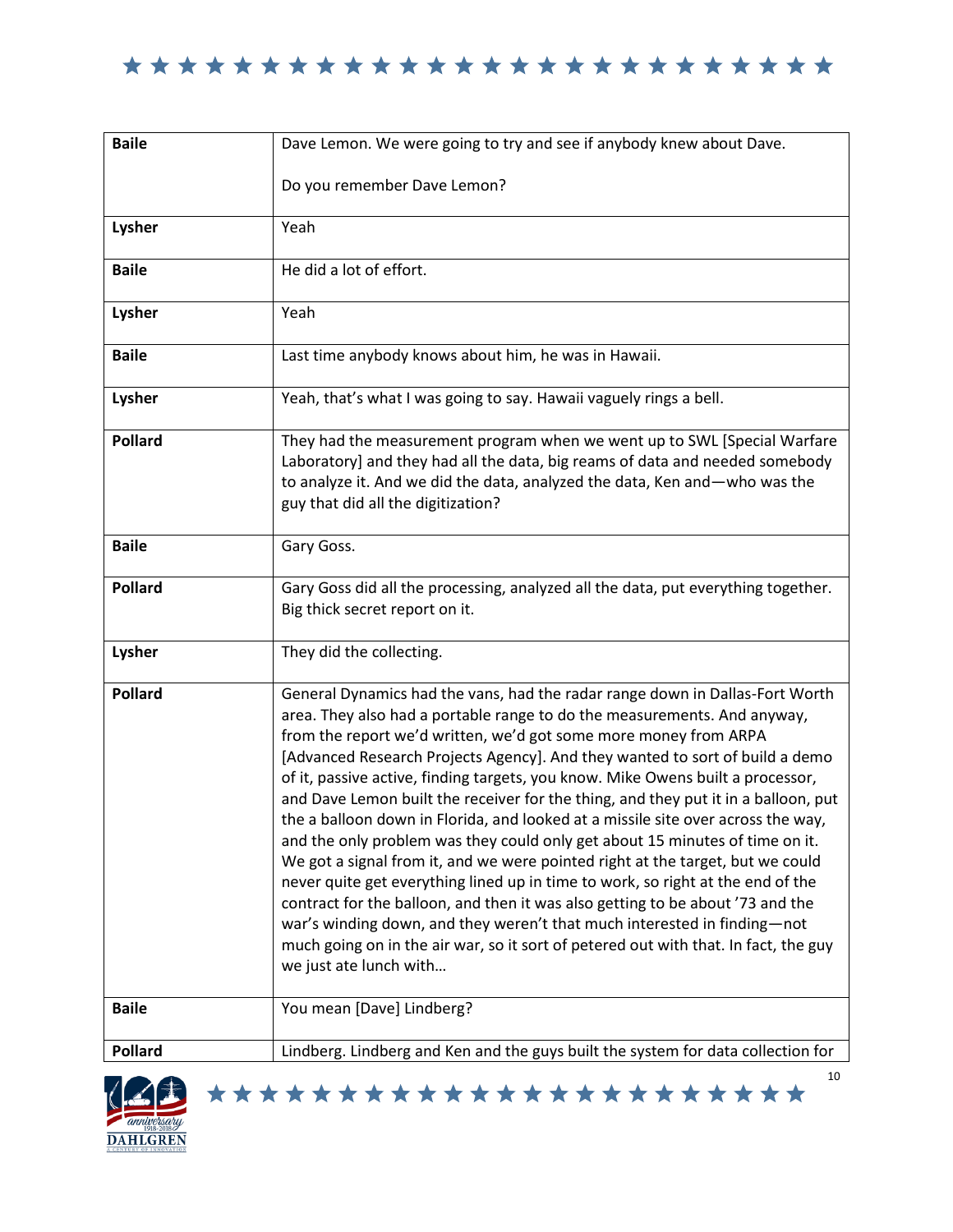|                | the guys up at the fort to collect intelligence on the next generation radar<br>system. Helicopters                                                                                                                                                                                                                                                                                                                                                                                                                                                                                                            |
|----------------|----------------------------------------------------------------------------------------------------------------------------------------------------------------------------------------------------------------------------------------------------------------------------------------------------------------------------------------------------------------------------------------------------------------------------------------------------------------------------------------------------------------------------------------------------------------------------------------------------------------|
|                |                                                                                                                                                                                                                                                                                                                                                                                                                                                                                                                                                                                                                |
| Lysher         | This balloon thing, Mike Oberschmidt was involved in that, wasn't he?                                                                                                                                                                                                                                                                                                                                                                                                                                                                                                                                          |
| <b>Pollard</b> | He was the program manager. Fred Brown was a JPD [Junior Professional<br>Development] over there. Fred and I were working on it, trying to-trying to<br>work the numbers and everything. But we did those measurements in the-<br>cross-section measurements in the room there as we scaled it up to like fifty-<br>something gigahertz, figure out what the data was. We made the balloon, made<br>the measurements out at Ohio, and it came on up the pattern and the level<br>came out almost identical to what we calculated. I'd like to have that big brass<br>thing. You remember that big brass thing? |
| Lysher         | Yeah                                                                                                                                                                                                                                                                                                                                                                                                                                                                                                                                                                                                           |
| <b>Pollard</b> | Corner array? The made-for-model of the balloon? They turned out exactly<br>alike.                                                                                                                                                                                                                                                                                                                                                                                                                                                                                                                             |
| Lysher         | One thing I remember about this-it's kind of coming back-is Oberschmidt and<br>I went up to some meeting up there, peddling it, and this guy, the Systems<br>Command wanted to know how much it's going to cost to make them. We<br>hedged and hawed and said we'd have to you know He said, "You guys come<br>up with a number right now, or I'm going to just come up with one." So Mike<br>and I, we pulled a number out of the air, and that was what we were going to<br>manufacture them for. But it never came to that anyway, I guess.                                                                 |
| <b>Pollard</b> | Not sure what happened there. It was a good idea, I thought. And we knew it<br>worked, cheap. It was like in a soup can; the whole thing was packed in real<br>small and all you had to do was throw it overboard. When it got in the water, it<br>popped open, and it just sat in the water and looked like a ship. It'd bounce<br>around and do everything a ship did. It would blow away kind of fast if there<br>was a wind, but-                                                                                                                                                                          |
| Lysher         | Well it made it look like the ship was going.                                                                                                                                                                                                                                                                                                                                                                                                                                                                                                                                                                  |
| <b>Pollard</b> | Or you could tether it to the ship. I don't know. I guess it was competing with<br>SLQ-32 and CIWS [Close-In Weapon System], and a bunch of other things, and<br>nobody sort of liked simple things.                                                                                                                                                                                                                                                                                                                                                                                                           |
| Lysher         | Whatever it is, we had a sponsor up there that was going to fall on the spear for<br>it.                                                                                                                                                                                                                                                                                                                                                                                                                                                                                                                       |
| <b>Pollard</b> | But it was cheap. I can't remember what you guys did, but the number was, like                                                                                                                                                                                                                                                                                                                                                                                                                                                                                                                                 |

\*\*\*\*\*\*\*\*\*\*\*\*\*\*\*\*\*\*\*\*\*\*\*